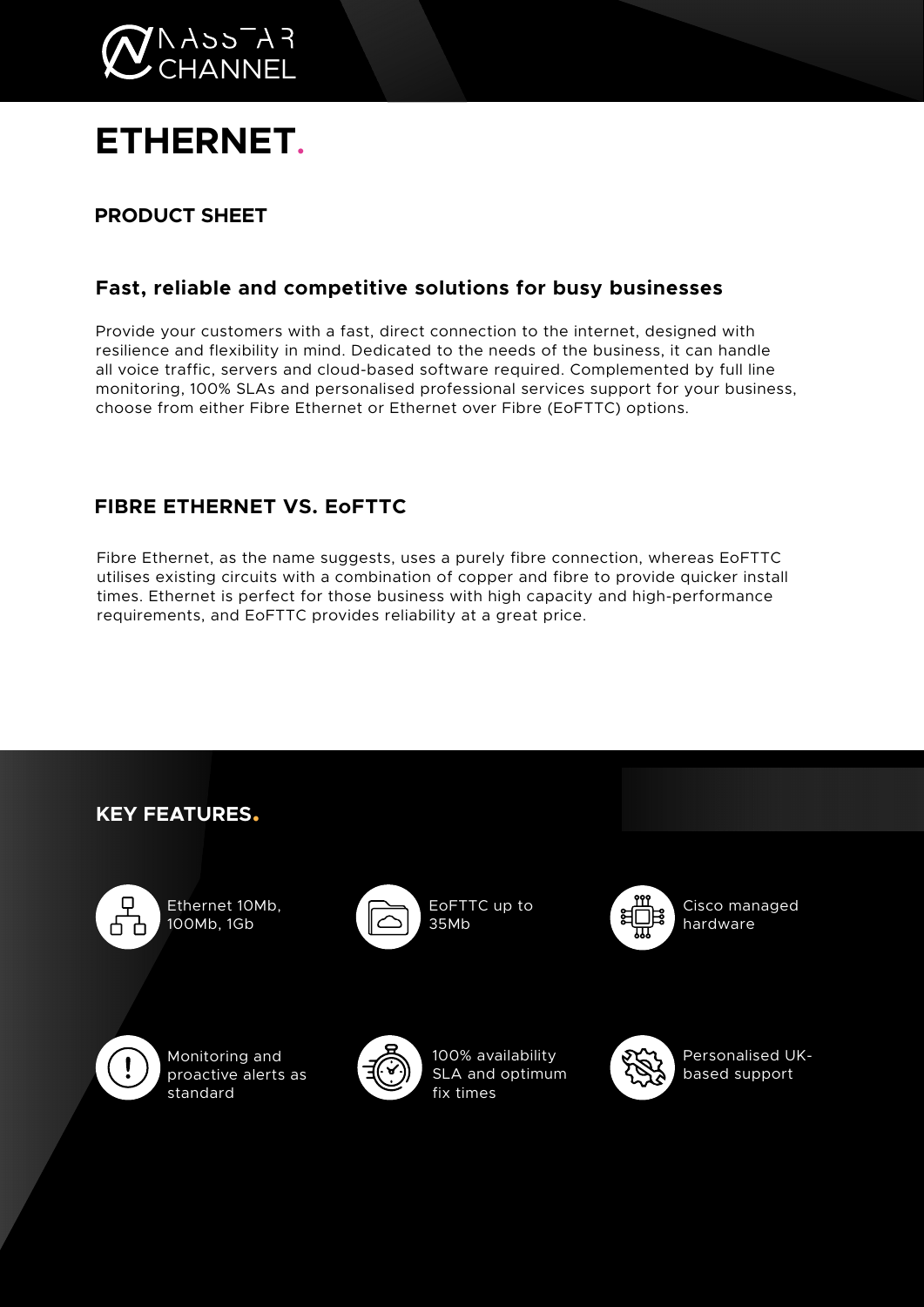## **HOW IT WILL BENEFIT YOUR BUSINESS.**



**Traffic Termination Options** 

Direct to Internet, private interconnects for your cloud services and hosted applications or directly to your data centres.



**Sentinel**  Real-time line monitoring with proactive alerts to give you complete control of your provided service.



**UK-based support**  Dedicated account management and professional services support tailored to your business needs.

### **HOW IT WILL BENEFIT YOUR CUSTOMERS?**



#### **Increased Productivity**

Exclusive use of the connection optimised for the latest cloud and hosted services. Identical upload and download speeds are ideal for supporting high-bandwidth applications such as video, VoIP and off-site hosted data access.



#### **Guaranteed Consistency**

An industry-leading 100% availability SLA and optimum fix times means that your connection will always be resilient, reliable and at the speed you demand. A choice of failover options also provides added security, and we'll automatically redirect traffic in the event of a line failure so your business stays connected.



#### **Total Control**

Monitor usage and performance through dedicated access to your own powerful, easy-to-manage portal. Our cutting-edge Sentinel system also offers proactive alerts by SMS, email or phone call in the unlikely event of any line outages.



#### **Complete Flexibility**

Upgrade bandwidth with ease and plan ahead for busy periods and increase your bandwidth at any time if you're expecting high volumes of usage over a short period, or if your business is seasonal.